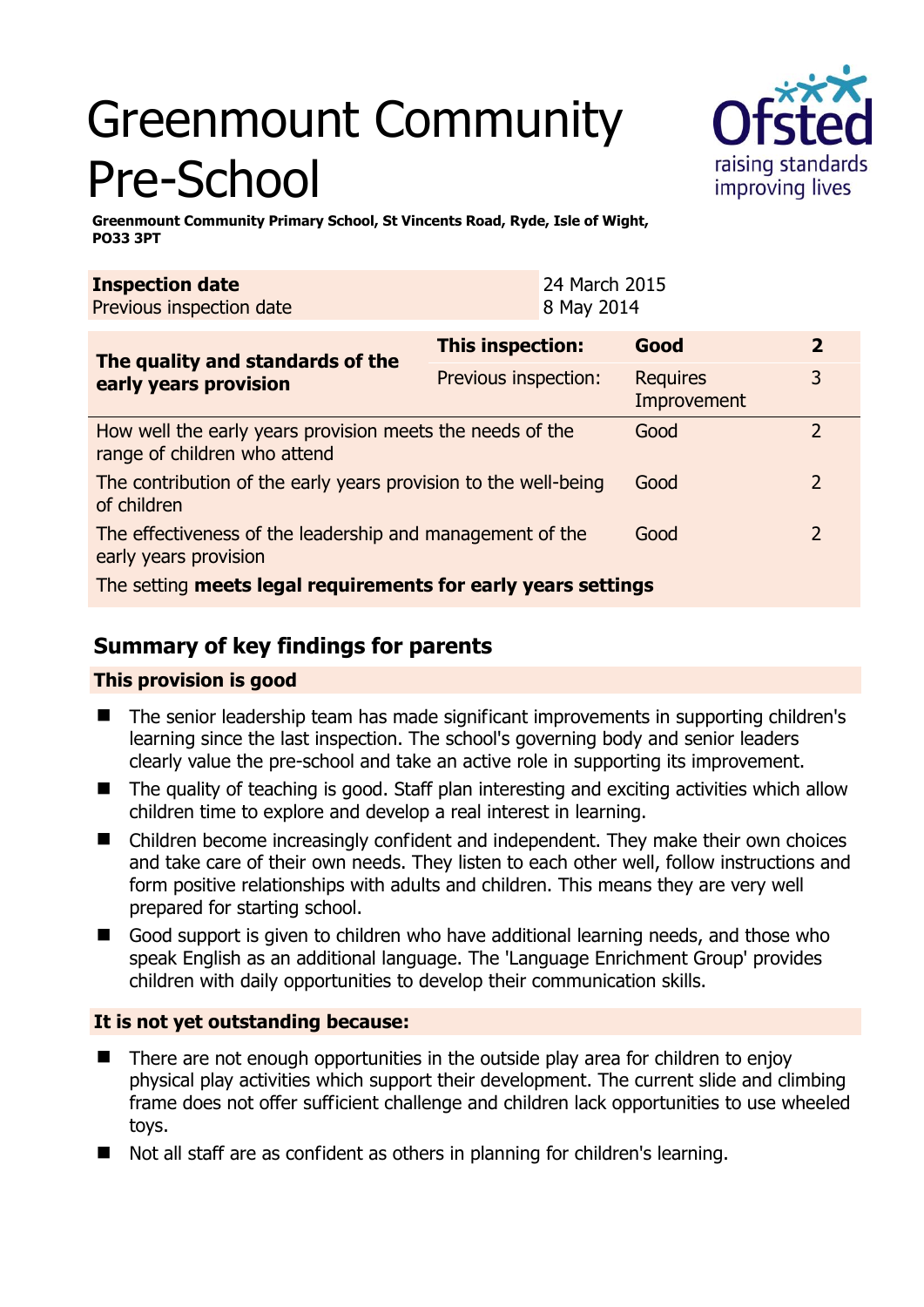# **What the setting needs to do to improve further**

#### **To further improve the quality of the early years provision the provider should:**

- extend the use of the outside area to ensure resources provide relevant challenge for children to be more physically active
- ensure all staff are confident in planning for children's learning on an ongoing process.

#### **Inspection activities**

- The inspector observed the quality of teaching and the impact on children's learning, both inside and outside.
- The inspector talked to staff about the pre-school's policies and the procedures in place to support children's learning and to keep children safe.
- The inspector carried out a joint observation with the pre-school manager.
- The inspector held a meeting with the senior leadership team and discussed the procedures for reviewing practice and identifying priority areas for improvement.
- The inspector sampled a range of documentation, including records of children's progress, confirmation of completed checks to ensure staff are suitable to work with children, staff development files and the pre-school's improvement plans.

#### **Inspector**

Jo Caswell HMI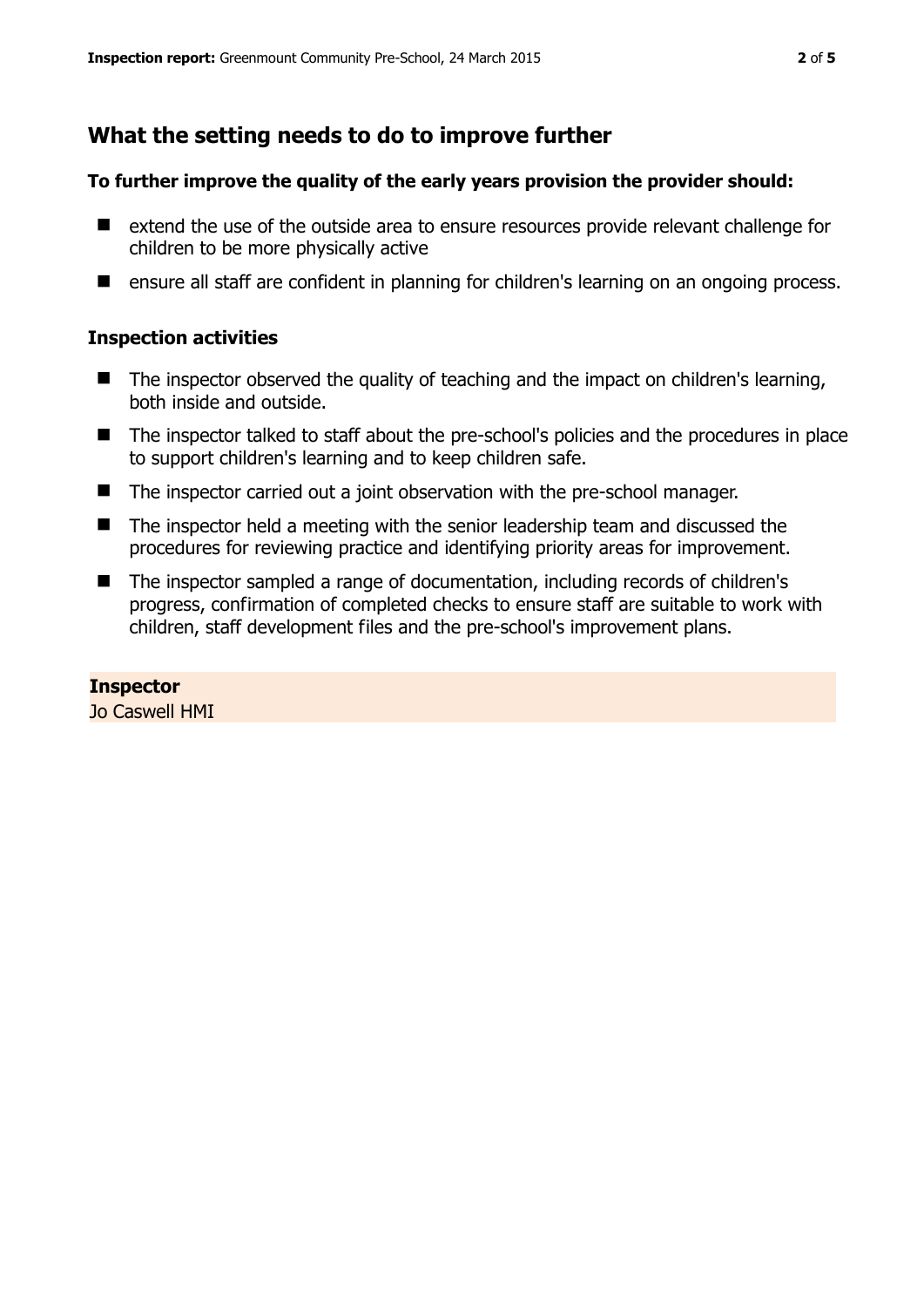## **Inspection findings**

#### **How well the early years provision meets the needs of the range of children who attend. This is good**

Children are highly motivated to learn as staff are skilled in using daily activities to support children's all-round development. For example, the snack café routine has been thoroughly reviewed and now includes many opportunities for children to practise counting and mathematical skills, and to develop their independence. Staff use good questioning techniques to encourage children to think things through. The outside area is used generally well to enrich children's learning. For example, there is a very well-resourced mud kitchen, bug hotel and opportunities for children to enjoy books. Children particularly enjoy learning outside and make good use of the outdoor environment. For example, a group of children wanted to measure the pretend 'bugs' they had found and make comparisons between them, recording their findings on clipboards. Staff support these spontaneous learning times well. However, the outside area lacks opportunities for children to be physically active. There is no space to use wheeled toys and some larger resources do not present enough developmental challenge. This means children lack opportunities to climb and practise moving in different ways.

#### **The contribution of the early years provision to the well-being of children is good**

There is a very happy atmosphere within the pre-school. Children arrive confidently and enthusiastically and form close relationships with the staff. Parents confirm how happy their children are and how much they value the support staff provide, particularly for children who need more support in settling into the daily routine. Good links are in place between children's homes and the pre-school and any other settings children may attend. This means parents are fully involved in supporting children's learning. Children play and cooperate well together. Their behaviour is good. They listen to staff and confidently follow instructions. Children communicate their needs well and are motivated to learn. These skills help to prepare them for starting school. The pre-school provides a safe environment and any concerns about children's welfare and learning needs are addressed through the staff supervision process.

#### **The effectiveness of the leadership and management of the early years provision is good**

Since the last inspection, a new manager has been appointed. She has only been in post since January this year, but already significant progress has been made in addressing the development points raised at the last inspection. This has improved the quality of teaching and the assessment process. Although senior staff are confident in the process of supporting children's learning on an ongoing basis, some staff lack the same level of confidence and need more support. Frequent monitoring of staff practice and accurate analysis of staff training needs means relevant improvement areas are consistently identified and addressed. This has accelerated the progress that has been seen. Staff training plays a key role in enhancing children's learning. Accurate analysis of data means there are robust systems in place to ensure that each child, and groups of children, including those with additional learning needs, make good progress in their learning.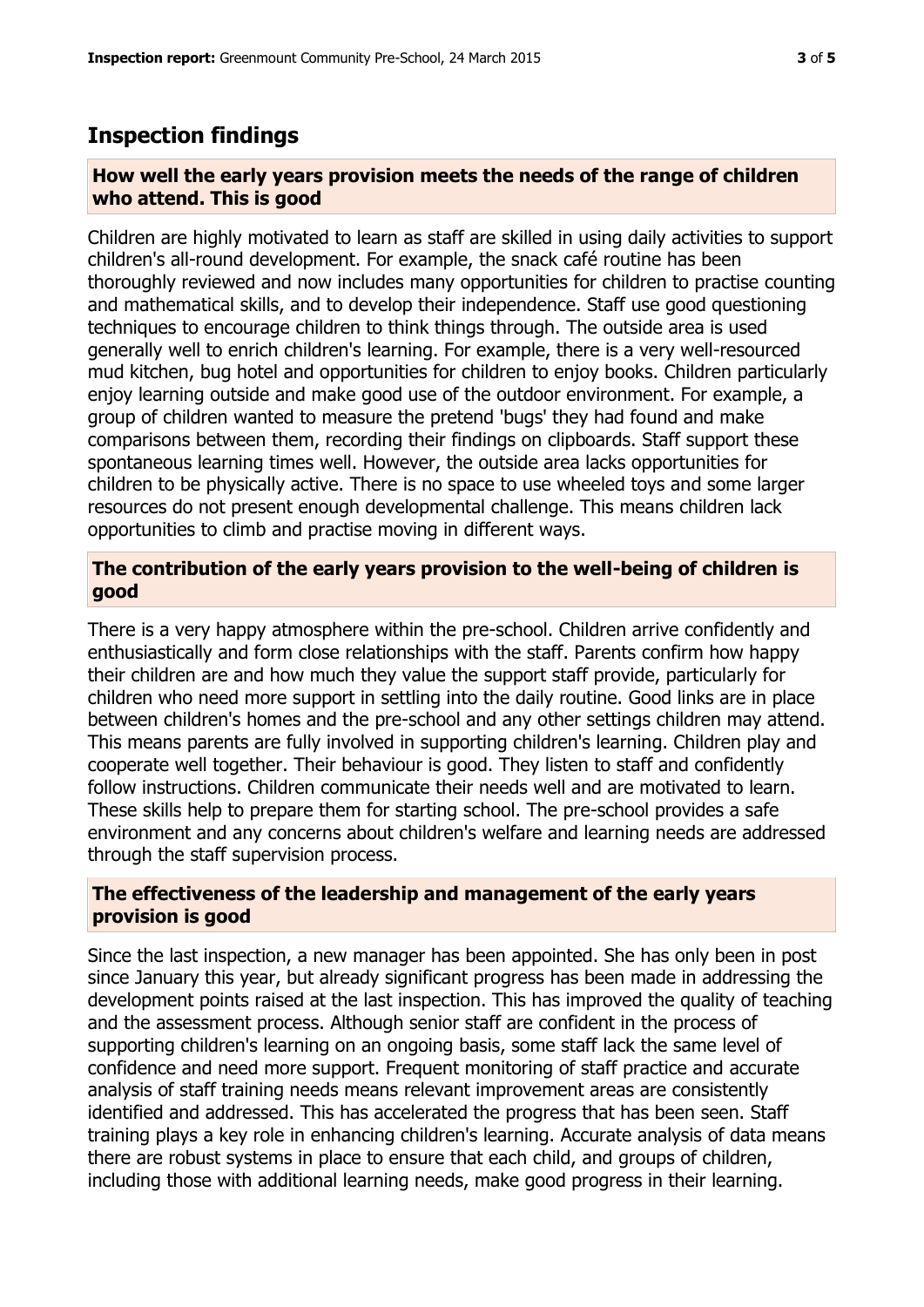# **Setting details**

| Unique reference number           | EY433356                            |  |
|-----------------------------------|-------------------------------------|--|
| <b>Local authority</b>            | Isle of Wight                       |  |
| <b>Inspection number</b>          | 1006052                             |  |
| <b>Type of provision</b>          | Full-time provision                 |  |
| <b>Registration category</b>      | Childcare - Non-Domestic            |  |
| Age range of children             | $2 - 5$                             |  |
| <b>Total number of places</b>     | 40                                  |  |
| <b>Number of children on roll</b> | 53                                  |  |
| <b>Name of provider</b>           | Greenmount CP School Governing Body |  |
| Date of previous inspection       | 8 May 2014                          |  |
| <b>Telephone number</b>           | 01983 613189                        |  |

Greenmount Community Pre-School registered in 2010 and is managed by the governing body of Greenmount Community Primary School in Ryde, on the Isle of Wight. It operates from premises within the school grounds and is open from Monday to Friday, term time only, from 9.00am to 3.00pm. There are currently 34 children in the early years age group on roll. The pre-school provides funded early education for children aged two, three and four years. It supports children who speak English as an additional language, and children who have special educational needs and/or disabilities. In total, seven staff work with the children. The manager and pre-school supervisor are both qualified to degree level.

This inspection was carried out by Ofsted under sections 49 and 50 of the Childcare Act 2006 on the quality and standards of provision that is registered on the Early Years Register. The registered person must ensure that this provision complies with the statutory framework for children's learning, development and care, known as the Early Years Foundation Stage.

Any complaints about the inspection or the report should be made following the procedures set out in the guidance 'Complaints procedure: raising concerns and making complaints about Ofsted', which is available from Ofsted's website: www.gov.uk/government/organisations/ofsted. If you would like Ofsted to send you a copy of the guidance, please telephone 0300 123 4234, or email enquiries@ofsted.gov.uk.